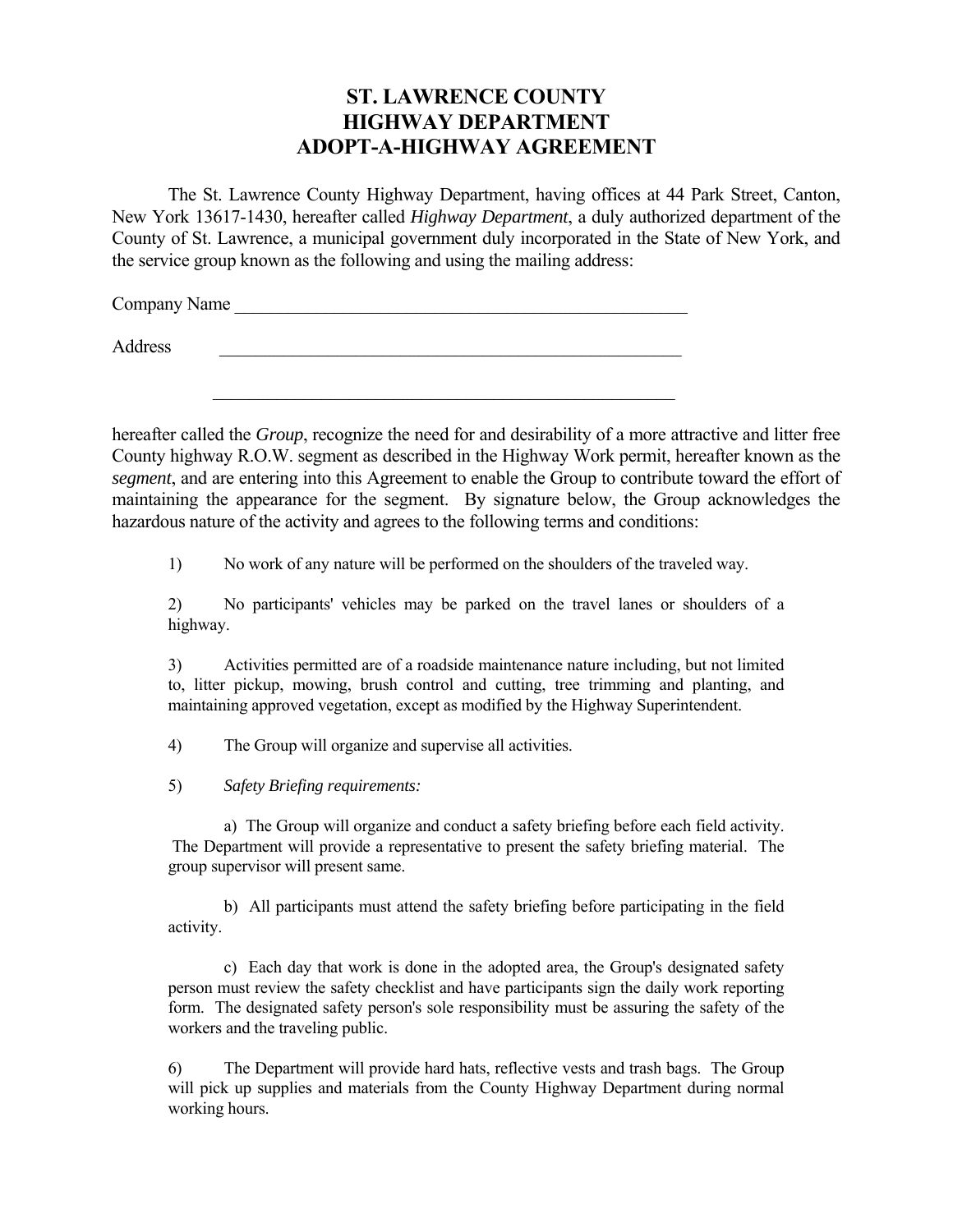7) Unused materials and supplies will be returned to the Department during normal working hours within one week following each field activity.

8) The Department will provide for disposal of collected waste from locations specified in the permit.

9) The Group will conduct activities at a frequency which will enhance the attainment of the goal which is to provide a park like appearance along the adopted facility. Except as modified by the Highway Superintendent, minimum frequency of pickup along highways is four (4) times a year with the first pickup occurring in the April-May "spring cleanup" time period, and at rest areas of scenic overlooks, the minimum frequency of pickup is weekly.

10) The Group will obtain a Highway Work Permit from the Highway Superintendent. The Department will waive the permit fee and each group participant will sign and date the "Adopt-A-Highway" General Release" protect the County, to be kept on file in the Highway Department offices for the duration of the Highway Work Permit.

11) The Department will furnish and erect Adopt-A-Highway signs at the beginning of each adopted highway segment, or in each adopted rest area or scenic overlook.

12) The Department will continue to apply its assets in the maintenance of the Highway.

 Notwithstanding any other provision of this Agreement, if in the sole judgment of the Department it is determined that the Group is not meeting the terms and conditions of this Agreement, upon 30 days notice, the Department may terminate this agreement and take such other action as it deems appropriate.

 The Department recognizes the Group as the adopting organization for the segment, and the Group accepts the responsibility of picking up litter on the adopted highway and of promoting a litter-free environment in the community for the term of this Agreement.

 The relationship of the Group to the Department arising out of this agreement shall be that of an independent contractor. Any and all members or employees of the Group under this agreement shall be considered agents of the Group, and all claims arising under the Workers' Compensation Law of the State of New York on behalf of said employees while so engaged, and any act of or omission on the part of the Group employees while so engaged in any of the work or services provided to or tendered herein, shall be the sole obligation and responsibility for the Group. The Group shall secure Workers' Compensation insurance for the benefit of and keep insured during the life of this agreement such employees engaged therein as are required to be insured by the provisions of the Workers' Compensation Law, if applicable, and secure appropriate liability coverage on their Group participants.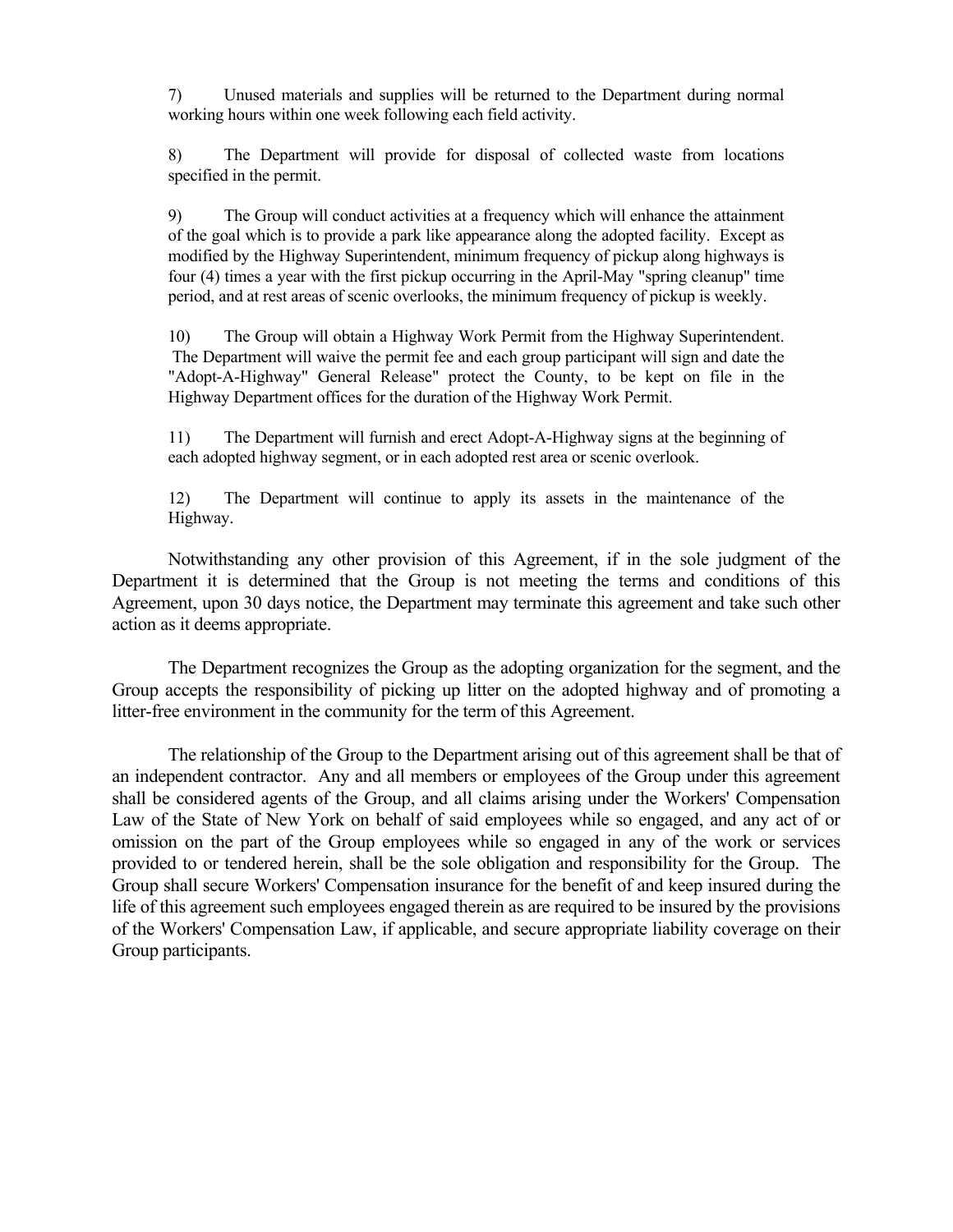The Group hereby agrees to indemnify, save and hold harmless the Department and all its agents and employees from any and all claims, demands, actions, or cause of action of whatsoever nature or character arising out of or by reason of the execution or performance of work and services provided for herein and further agrees to defend at it own cost and expense any action or proceeding commenced for the purpose of asserting any claim of whatsoever character arising hereunder.

| Date: |                                             |
|-------|---------------------------------------------|
|       | Group Leader, Company Name                  |
|       |                                             |
|       |                                             |
|       |                                             |
| Date: |                                             |
|       | Donald Chambers, Superintendent of Highways |
|       | St. Lawrence County                         |
|       |                                             |
|       |                                             |
| Date: |                                             |

 **Joseph R. Lightfoot**, Chair Board of Legislators, St. Lawrence County

G:\Highway\ADOPT A HIGHWAY\Agreement-Gen Rel-Daily Work Form.doc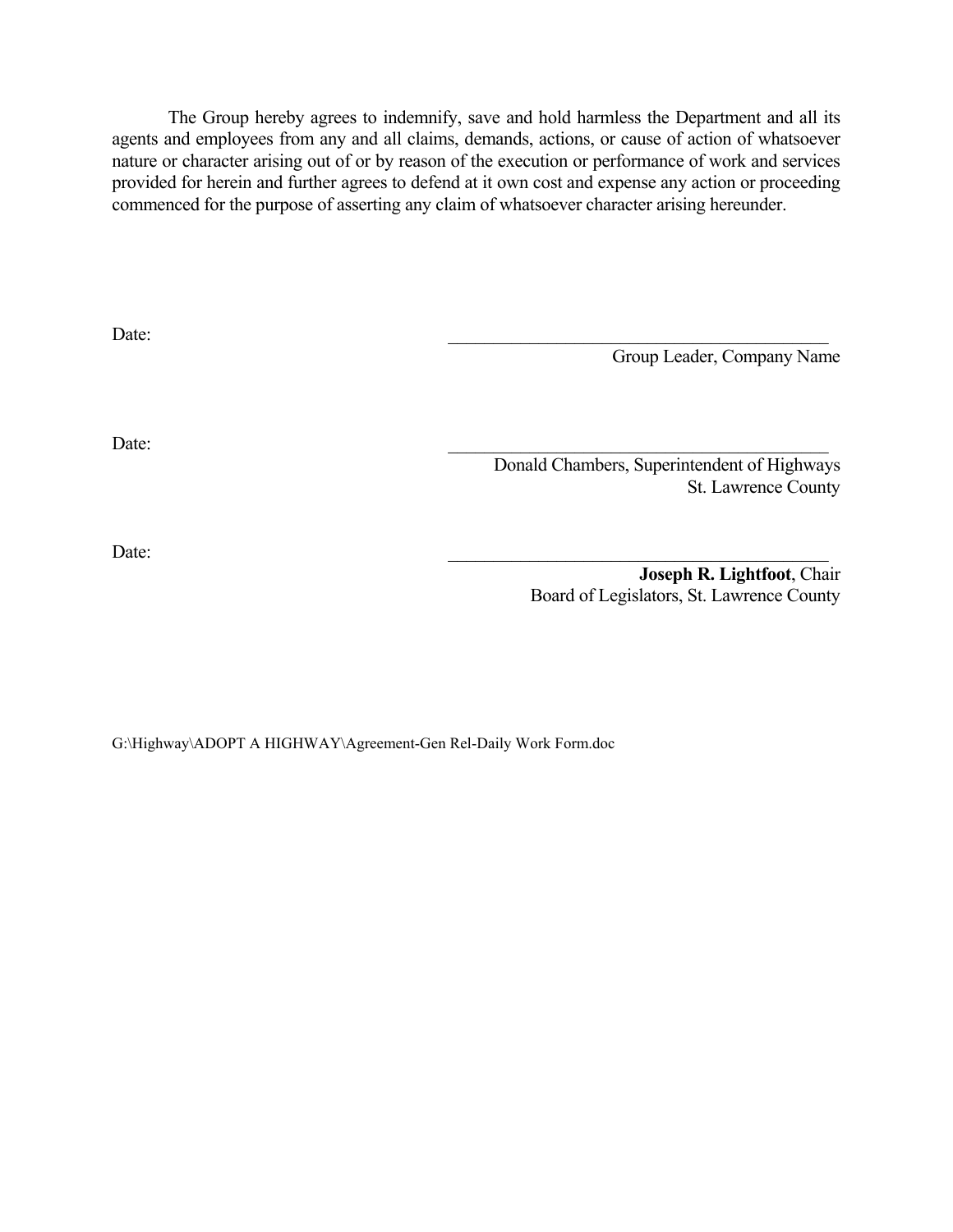## **ST. LAWRENCE COUNTY HIGHWAY DEPARTMENT ADOPT-A-HIGHWAY GENERAL RELEASE**

*KNOW ALL MEN BY THESE PRESENTS* that I, residing at (PARTICIPANT'S NAME)

in consideration of \$1.00 (one dollar) payment of which is hereby waived, and other good and valuable consideration given by the St. Lawrence County Highway Department, for myself and my representatives in any capacity release and discharge the County of St. Lawrence, and its Highway Department, and its officers and employees, their representatives, successors and assigns from all causes of action, controversies, claims judgment or liabilities I may now have or may hereafter have against said County, Department and its officers and employees arising out of my participation in the Adopt-A-Highway Program developed by St. Lawrence County pursuant to Resolution No. 63-93.

*IN WITNESS WHEREOF*, I have executed this release this day of  $\_\_\_$ , 20 $\_\_\_$ .

\_\_\_\_\_\_\_\_\_\_\_\_\_\_\_\_\_\_\_\_\_\_\_\_\_\_\_\_\_\_\_\_\_\_\_\_\_\_\_\_

 $\overline{\phantom{a}}$  , and the contract of the contract of the contract of the contract of the contract of the contract of the contract of the contract of the contract of the contract of the contract of the contract of the contrac

**\_\_\_\_\_\_\_\_\_\_\_\_\_\_\_\_\_\_\_\_\_\_\_\_\_\_\_\_\_\_\_\_\_\_\_\_\_\_\_\_**

 $\frac{1}{\sqrt{2}}$  , and the contract of  $\frac{1}{\sqrt{2}}$  , and the contract of  $\frac{1}{\sqrt{2}}$  , and  $\frac{1}{\sqrt{2}}$ 

Date

 Participant and Guardian Signature (NO UNDERAGE CHILDREN)

Print name(s) of signatory

\\HIGHWAY\_SERVER\SHAREDOCS\ADOPT A HIGHWAY\Agreement-Gen Rel-Daily Work Form 2-12-98.doc